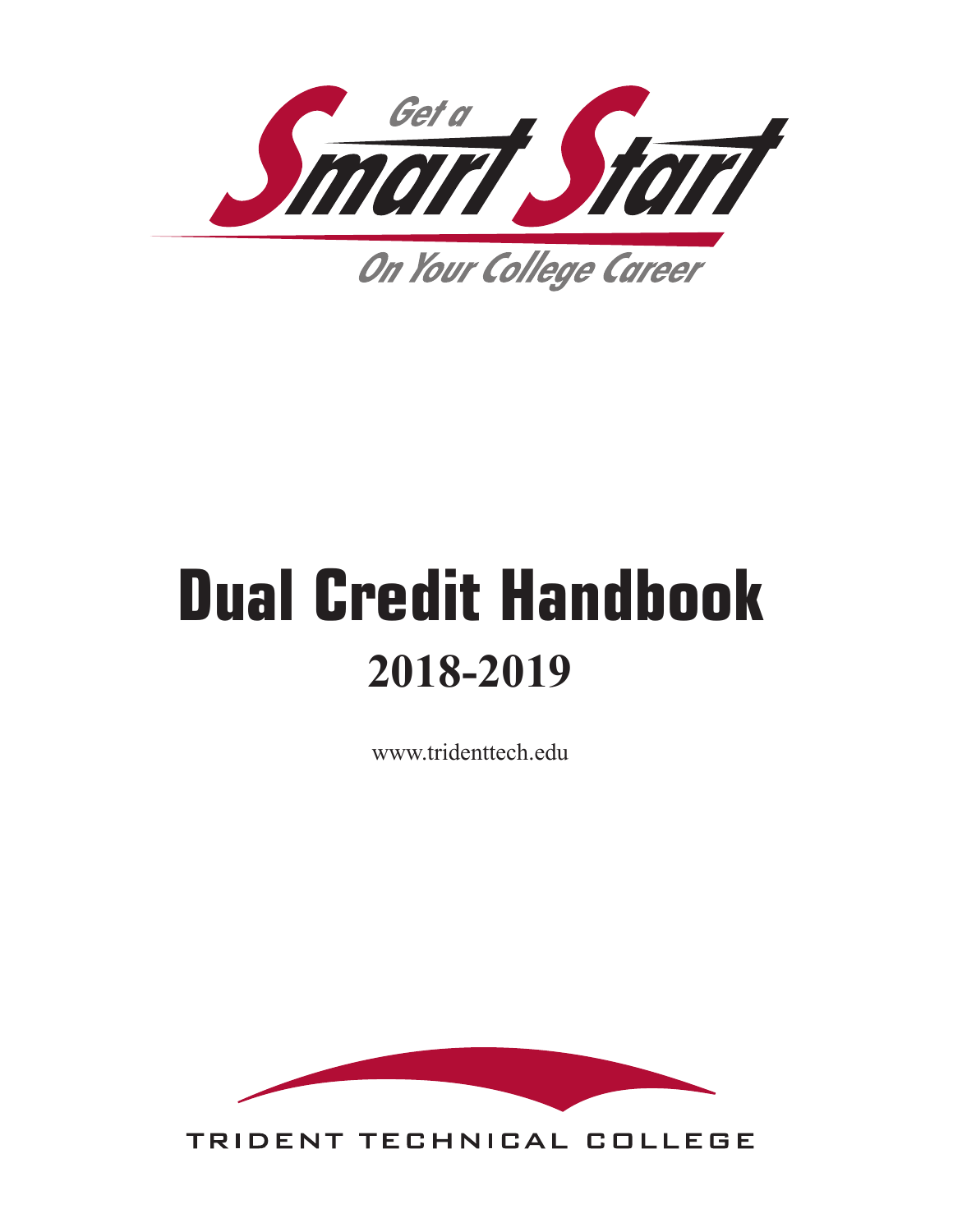# *Table of Contents*

| Section 1 - Welcome and Introduction              |                |
|---------------------------------------------------|----------------|
|                                                   | 2              |
|                                                   | 2              |
|                                                   | 2              |
|                                                   | $\mathbf{2}$   |
| Section 2 - College Expectations and Policies     |                |
|                                                   | 3              |
|                                                   | 3              |
|                                                   | 3              |
| TTC Student Code Regarding Classroom Behavior     | 3              |
|                                                   | 3              |
| Academic Honesty & Academic Misconduct            | 5              |
|                                                   |                |
| Section 3 - Student Information                   |                |
|                                                   | 5              |
|                                                   | 5              |
|                                                   | 5              |
|                                                   | 6              |
| Impact of Dual Credit on High School Records      | 6              |
| Services for Students with Disabilities           | 7              |
|                                                   | 7              |
|                                                   | $\overline{7}$ |
|                                                   | $\overline{7}$ |
|                                                   | 8              |
|                                                   |                |
|                                                   | 8              |
| Counseling and Career Development                 | 9              |
|                                                   | 9              |
|                                                   | 9              |
|                                                   | 9              |
|                                                   | 10             |
|                                                   | 10             |
| Section 4 - Contact Information, Checklist, Notes |                |
| Division of School and Community Initiatives      | 11             |
|                                                   | 12             |
|                                                   | 13             |
|                                                   |                |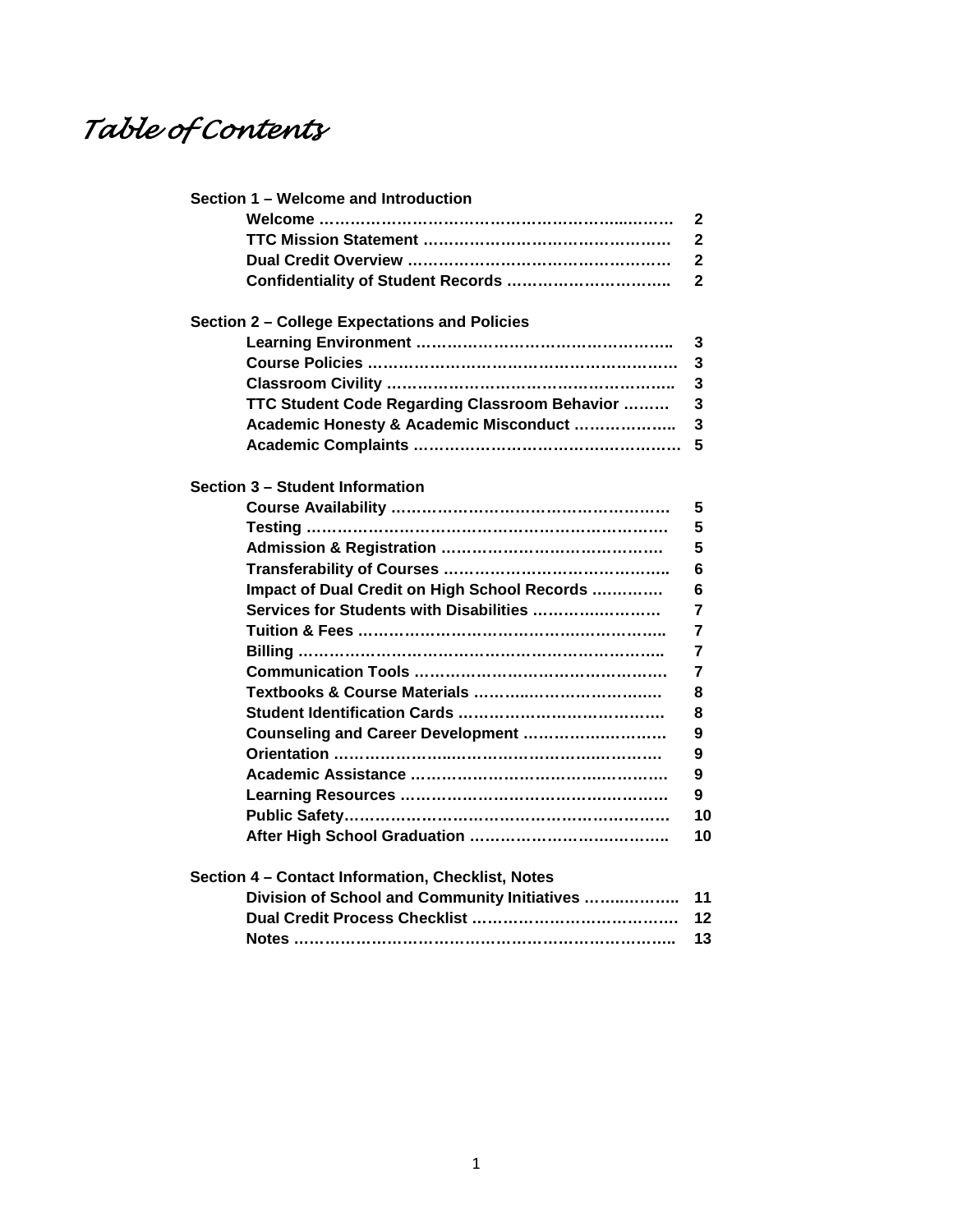#### *Section 1 – Welcome and Introduction*

#### *Welcome!*

*Welcome to Trident Technical College! We are delighted that you have chosen to begin your college education by participating in our Dual Credit program.*

*Whether you are planning to complete a TTC program of study or earn college credits that will transfer to a four-year college or university, quality education at TTC offers unlimited possibilities for success and a bright future. TTC is committed to helping you succeed as you begin your academic and professional journey.* 

#### **TTC MISSION STATEMENT**

**Mission:** Trident Technical College serves as a catalyst for personal, community and economic development by empowering individuals through education and training.

**Vision:** Educate the individual. Accelerate the economy. Inspire the future.

#### **DUAL CREDIT PROGRAM OVERVIEW**

The Dual Credit Program at TTC allows high school students the opportunity to make substantial progress toward their college education before finishing high school by enrolling in college courses for which the student can simultaneously earn both college and high school credit.

Students admitted to the Dual Credit program are responsible for complying with all TTC policies and procedures included in the *Catalog* and *Student Handbook*, which may be accessed at [www.tridenttech.edu.](http://www.tridenttech.edu/)

#### **CONFIDENTIALITY OF STUDENT RECORDS**

TTC complies fully with the Family Educational Rights and Privacy Act of 1974 (FERPA). This law guarantees the privacy of student educational records and protects the student's right to access those records. Visit http://www.tridenttech.edu/start/registrar/ad\_FERPA.htm for more information regarding FERPA and how TTC complies with the law.

*Please note: Because Dual Credit students are completing courses that will affect their high school transcripts, parents, high school guidance counselors and administrators have the right to information regarding the students' course work and attendance. Requests for information regarding a student's academic success or records must be made in writing to the instructor or to the Division of School and Community Initiatives.*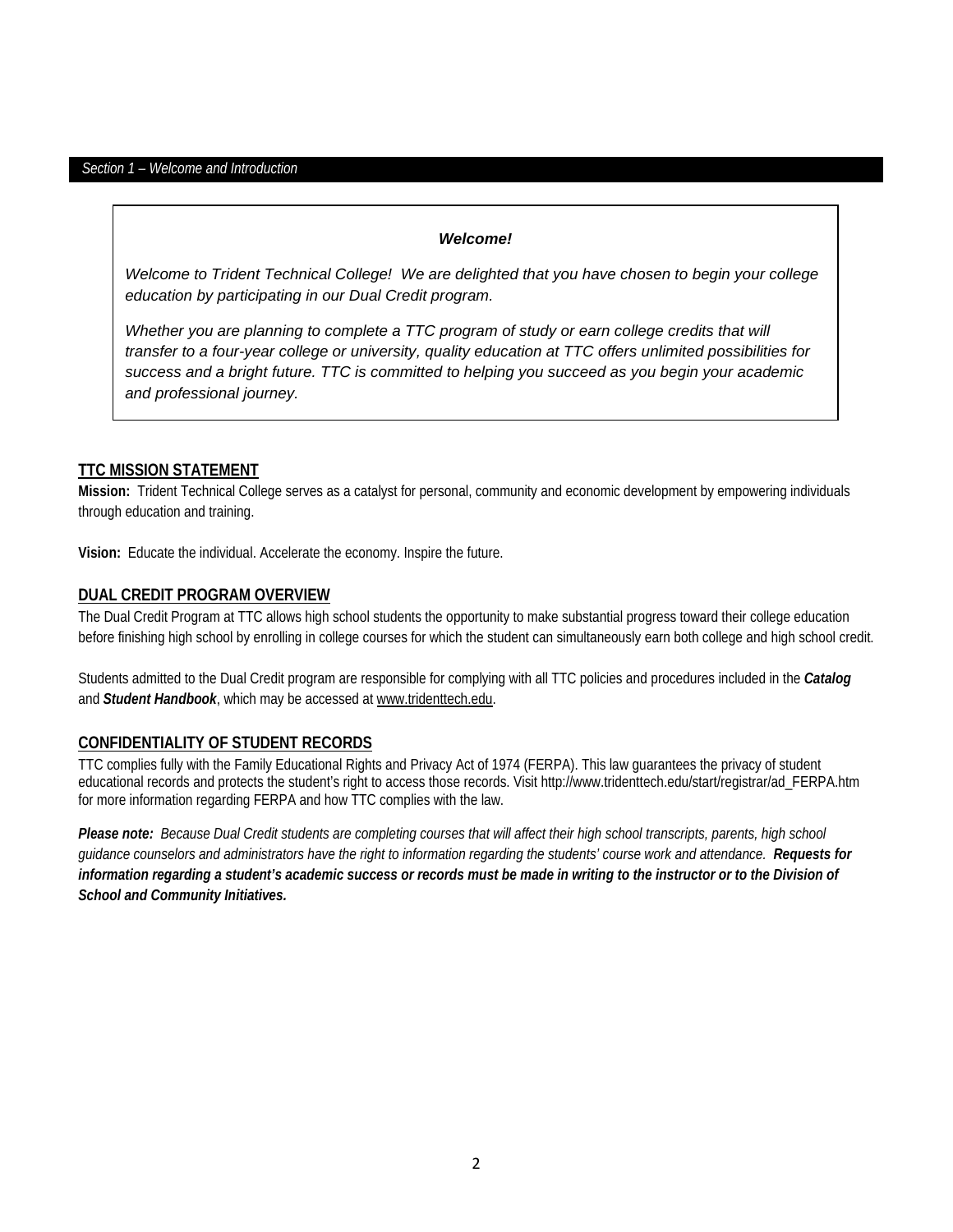#### *Section 2 – College Expectations and Policies*

#### **LEARNING ENVIRONMENT**

The subject matter in college courses offered for dual credit is aimed at adult subjects and adult understanding. Students will read, view, discuss, and write about material and topics that are controversial or contain adult subject matter, including works related to warfare, atrocities, sexuality, cultural practices that some may find disturbing, and/or belief systems different from students' own. Students are expected to explore the material and engage in appropriate dialogue with seriousness. Trident Technical College is not expressing an endorsement of any views when exploring this subject matter.

#### **COURSE POLICIES**

All instructors will provide students access to departmental and class syllabi and policies regarding course work, lateness, absences, late work, missed work, and grading. The instructor, his or her department head and dean, and the college will enforce the policies stipulated in these documents. It is each student's responsibility to read, ask for timely clarification of, and abide by the stated policies for each class.

#### **CLASSROOM CIVILITY**

Trident Technical College enforces a policy of **Classroom Civility** in all classes, both in the classroom and online. The college includes a description of this policy in all departmental syllabi that reads as follows:

*Student learning is a top priority. Students are expected to come to class prepared and attentive. To ensure a productive learning environment, students must show courtesy and respect to their instructors and fellow students. Instructors will not tolerate uncivil or*  disruptive behavior. The instructor may dismiss a disruptive student from the class for the remainder of the class period. If *inappropriate behavior persists, the instructor may refer the student to the Vice President for Student Services for disciplinary evaluation.*

#### **CLASSROOM BEHAVIOR**

TTC's published "Student Code" (at http://www.tridenttech.edu/student/life/index.htm) within the TTC Student Handbook contains the following regulations, among others, regarding classroom behavior:

*Discussion and expression of all views relevant to the subject matter are recognized as necessary to the educational process, but students have no right to interfere with the freedom of instructors to teach or the rights of other students to learn. Students are expected to comply with all course requirements as specified by instructors in course syllabi to meet the standards of acceptable classroom behavior set by instructors. Instructors will announce these standards during the first week of classes. If a student's behavior disrupts class or jeopardizes the health, safety, or well-being of the student or others, the instructor will speak with the student regarding the disruption. If the unacceptable conduct or disruption continues, the instructor may dismiss the student for the remainder of the class period. Further disruption(s) by the student may result in a second dismissal and a written referral to the Vice President for Student Services. This written referral may result in the initiation of disciplinary action against the student.*

In all verbal and written communications between students, instructors, and/or college personnel, all parties are expected to maintain a tone of civility and due respect. These expectations apply to email communication and any communication through Desire2Learn (D2L), the college's Learning Management System.

#### **ACADEMIC HONESTY AND ACADEMIC MISCONDUCT**

Trident Technical College includes the following two descriptions of Academic Honesty and Misconduct polices in all departmental course syllabi:

#### **Academic Dishonesty**:

All forms of academic dishonesty, including but not limited to cheating on tests, plagiarism, collusion, and falsification of information, will call for discipline. It is the student's responsibility to understand what constitutes dishonesty and the College's disciplinary policy toward academic dishonesty.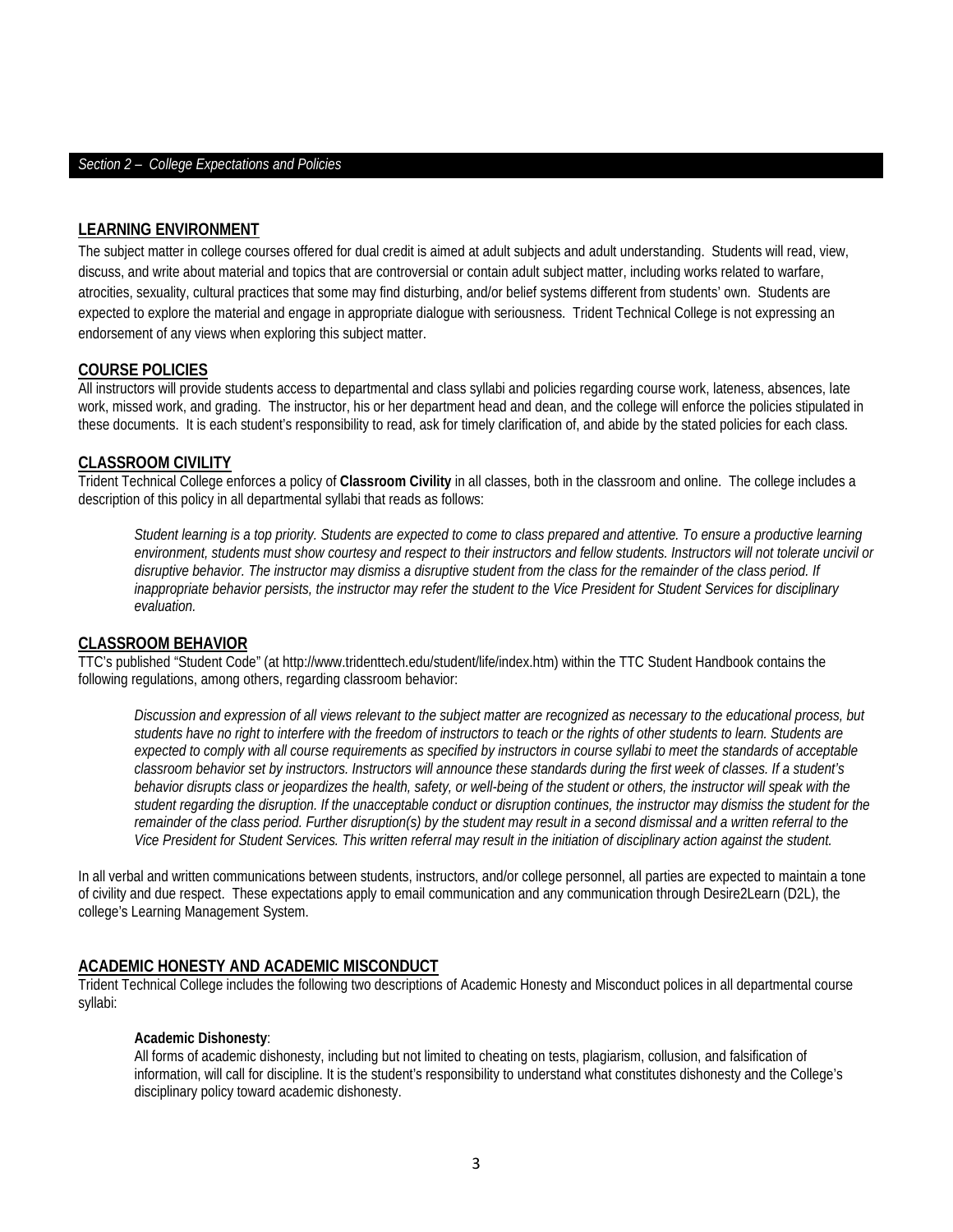#### **ACADEMIC HONESTY AND ACADEMIC MISCONDUCT** (Cont)

#### **Academic Misconduct**:

Academic Misconduct is not tolerated at TTC. Academic Misconduct includes, but is not limited to, inappropriate use of a college computer, cheating, plagiarism and/or collusion, and falsification of information. Students are responsible for adhering to all policies and procedures in the TTC Student Handbook.

- **Cheating** is defined to include the following:
	- o Copying from another student's work.
	- o Using unauthorized material during a test.
	- o Substituting material written ahead of time for material required to be produced during a testing situation.
	- o Soliciting, obtaining, using, buying, selling, or transporting unauthorized tests or information about tests or other course projects.
	- o Substituting another student or permitting another person to substitute oneself during a testing situation.
- **Plagiarism** is defined as the appropriation of any other person's work and the unacknowledged incorporation of that work in one's own work offered for credit. In most cases, plagiarism consists of submitting written or electronic work as your own that was copied from another source and not cited. *Plagiarism is not limited to words*. In fact, any time you use someone else's ideas, images or words and fail to cite your source, you have committed plagiarism!
- **Collusion** is defined as the unauthorized collaboration with any other person in preparing work offered for credit.

In addition to these statements, TTC's "Student Code" clearly defines Academic Misconduct violations, the penalties for such misconduct, and student grievance procedures when students are penalized for academic misconduct. The "Student Code" reads, in part:

#### **Procedure for Disciplinary Action for Academic Misconduct**

#### A. *First Offense*

- 1. When a faculty member has reliable evidence of academic misconduct, the faculty member will review the facts and the proposed penalty with the appropriate department head.
- 2. With the approval of the department head, the faculty member may choose one of the four levels of action:
	- Level 1: Give no credit for the work in question and require the work to be done again for credit.
	- Level 2: Give a zero for the work in question and not allow the work to be redone for credit.
	- Level 3: Assign a grade of F for the course.
	- Level 4: Assign a grade of F for the course and request in writing to the dean that the Assistant Vice President for Instruction place the student on disciplinary probation.

Note: In cases of computer violations of the honor code, sanctions also may include denial of computer access upon the recommendation of the instructor and approval by the department head, dean and Assistant Vice President for Instruction.

- 3. If the dean approves of the disciplinary probation request, it will be forwarded to the Assistant Vice President for Instruction. After receiving the request and documentation and discussing the charge of academic misconduct with the student, the Assistant Vice President for Instruction may:
	- a. Uphold the decision to assign a grade of F for the course and place the student on disciplinary probation.
	- b. Direct the faculty member to take another level of action or no action.
- B. *Second Offense*

If the Assistant Vice President for Instruction determines that a student has been involved in a second incident of academic misconduct, the student will be subject to suspension or expulsion from the College.

- C. *Grievance Process*
	- 1. A student placed on suspension or expulsion for academic misconduct may grieve the decision of the Assistant Vice President for Instruction by requesting a hearing before the Vice President for Academic Affairs. This request must be submitted to the Vice President for Academic Affairs within two working days after the student receives the assistant vice president's decision.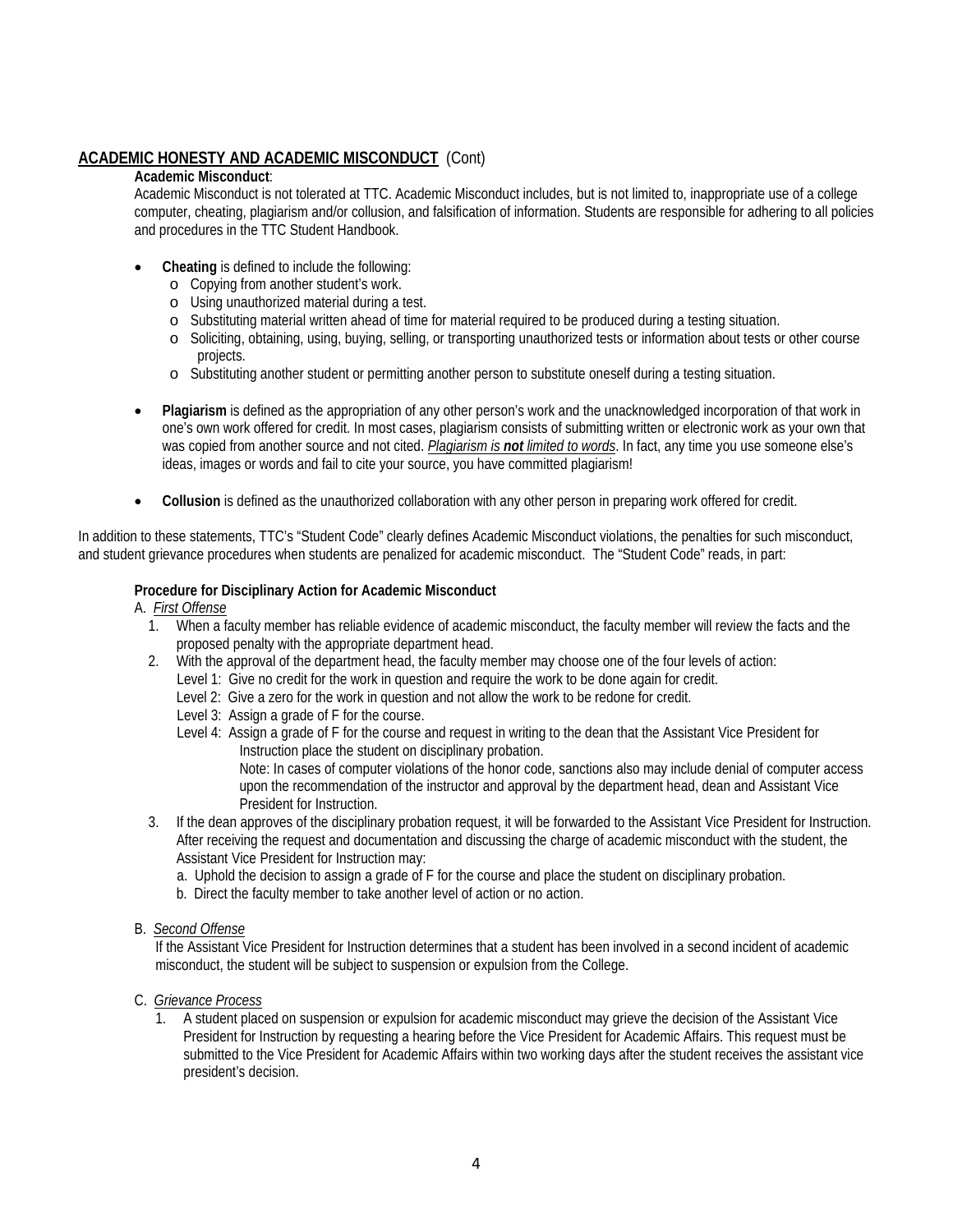#### **ACADEMIC HONESTY AND ACADEMIC MISCONDUCT** (Cont)

2. If a student wishes to grieve the decision of the Vice President for Academic Affairs, the student may request a hearing before the Student Grievance Committee. This request must be submitted to the Vice President for Academic Affairs within two days after the student receives the decision. At the hearing, the vice president shall report the nature of the alleged misconduct, the name of the student against whom the charge has been filed, results of the investigation, and the decision of the vice president.

In cases of academic misconduct, the Vice President for Academic Affairs will be responsible for the procedural duties of the vice president as outlined in "Procedures for Hearing Before the Student Grievance Committee."

#### **ACADEMIC COMPLAINTS**

Students who have a complaint about a course or instructor should first discuss their concerns directly with the instructor. If the student and instructor are unable to resolve the issue, the student should contact the TTC department head for the course and/or the Dean of School and Community Initiatives.

#### *Section 3 – Student Information*

#### **COURSE AVAILABILITY**

Most college courses are available to dual credit students. However, the high school or homeschool association must approve enrollment into these courses.

Qualified students may enroll in courses that are offered on any of the TTC campuses and site locations, at the participating high school, or through TTC's Distance Learning Program. With the permission of the high school or governing home school association, these courses may be taken before, during, or after school, or during the summer semester.

#### **TESTING**

Students wishing to take courses in the Dual Credit program must have qualifying SAT, ACT or TTC placement test scores. ACCUPLACER placement testing is available free of charge to students at various TTC locations. The Testing Centers test by appointment only. The hours of operation for the Testing Centers vary throughout the semester. Students may make an appointment to take the ACCUPLACER placement test by calling:

| Campus                | Location            | <b>Phone</b> |
|-----------------------|---------------------|--------------|
| Main                  | Bldg. 410, Room 202 | 843-574-6410 |
| Palmer                | Room 226            | 843-722-5516 |
| Berkeley              | Room 111            | 843-899-8079 |
| Mt. Pleasant          | Room 143 B          | 843-958-5810 |
| St. Paul's Parish     | Room 100 A          | 843-323-3800 |
| Dorchester Quick Jobs | Room 102            | 843-574-2591 |

**Please note:** *High School students are permitted to test three times within a 12-month period. Students who do not achieve qualifying test scores by the third attempt must wait 12 months from the date of their first attempt before testing again. For sample ACCUPLACER test questions, visit* http://accuplacer.collegeboard.org/students/. **Qualifying COMPASS test scores will still be accepted.**

#### **ADMISSION & REGISTRATION**

Qualified students who wish to participate in the Dual Credit program must:

- Earn qualifying SAT, ACT or TTC placement test scores for the course(s) in which they wish to enroll.
- Submit a Dual Credit Application, which must be signed by the high school principal or school counselor, the student, and parent/guardian. For applicants who are homeschooled, the application must be signed by a district administrator or the authorized educational agency which has jurisdiction over the home school.
- Register for courses.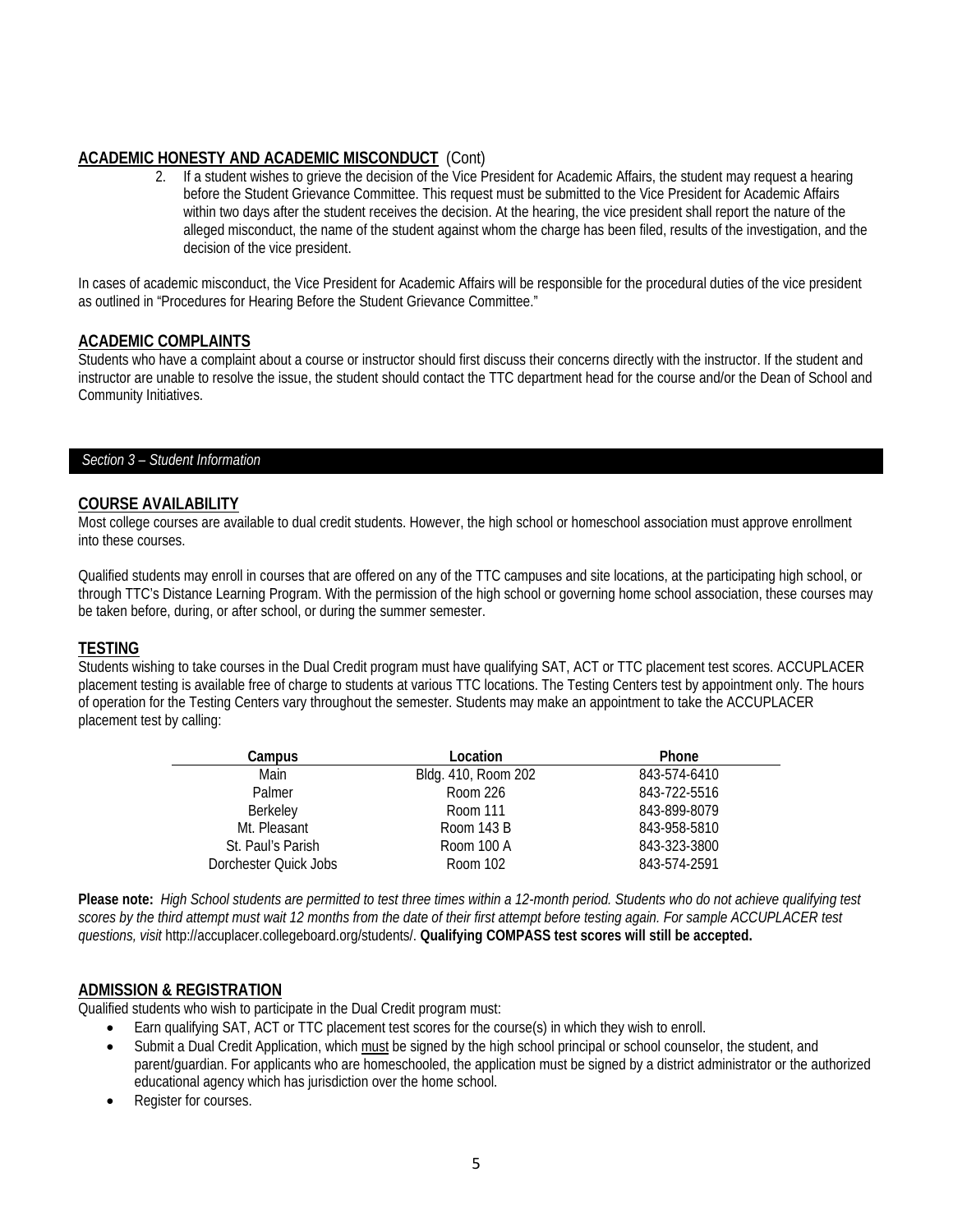#### **ADMISSION & REGISTRATION** (Cont)

- o For students enrolling in courses offered at their high schools, registration will be arranged through the high school counseling office.
- o For students enrolling in courses on one of TTC's campuses or sites, or through distance learning, the student must contact the Division of School and Community Initiatives to register.

#### **TRANSFERABILITY OF COURSES**

Most general education and many applied technical or professional courses transfer to colleges and universities across the nation. The receiving four-year college determines transferability of credits. When selecting courses, students should consult four-year institutions, both public and private, to which they may transfer because requirements vary from college to college and from major to major. Students should receive written assurance from that institution of their willingness to accept a dual enrollment course toward degree requirements. Information regarding the transferability of courses to many SC colleges and universities may be accessed at http://www.tridenttech.edu/academics/transfer/ac\_transfrom.htm.

#### **IMPACT OF DUAL CREDIT ON HIGH SCHOOL RECORDS**

Student performance in dual credit courses will directly affect high school records and graduation requirements. In accordance with SC state policy, students will earn one unit toward the high school diploma for each three-semester hour college course they successfully complete.

South Carolina school districts are required to enter the earned numeric grade on the student's high school transcript. In calculating the student's GPA, all earned numeric grades for college-level dual credit courses are weighted the same as high school AP and IB level courses and receive an additional one point weighting.

**Grading Procedures:** TTC will report the earned numeric grade for each student to the respective high school or home school association at the end of each semester. Upon receipt of the official documentation from the college, each institution will award final grades according to the applicable grading scales.

| <b>TTC Grading Scale</b> | S.C. Uniform Grading Scale |  |
|--------------------------|----------------------------|--|
| $91-100$                 | $90 - 100$                 |  |
| 81-90                    | 80-89                      |  |
| 71-80                    | 70-79                      |  |
| $65-70$                  | $60-69$                    |  |
| Below 65                 | Below 60                   |  |

**Please note:** *It is possible for students to receive two different letter grades for the same course. For example, in accordance with the appropriate grading scales, a grade of 90 will be reflected on the student's TTC transcript as an B and on the high school transcript as a 90/A.*

**Course Withdrawal Policy**: After the Drop/Add period, students may withdraw from a course through the Division of School and Community Initiatives. *Before withdrawing from a course, students should check with their high school counselor to determine the impact this will have on their high school records and graduation requirements. Students who withdraw may still be responsible for tuition costs for withdrawn courses.* If a student withdraws from a course, the grade of "W" will be entered on the TTC permanent academic record. This grade will not affect the student's college GPA. However, in accordance with the S.C. Uniform Grading Policy, a grade of "W" in a Dual Credit course will be entered as a numeric grade of 50 on the student's high school transcript and included in the high school GPA/rank.

The last day to withdraw from a course and receive a grade of "W" is published in the TTC academic calendar. It is the student's responsibility to initiate the proper process to withdraw from a course. *Failure to do so will result in the grade of "F" on the student's permanent academic record.*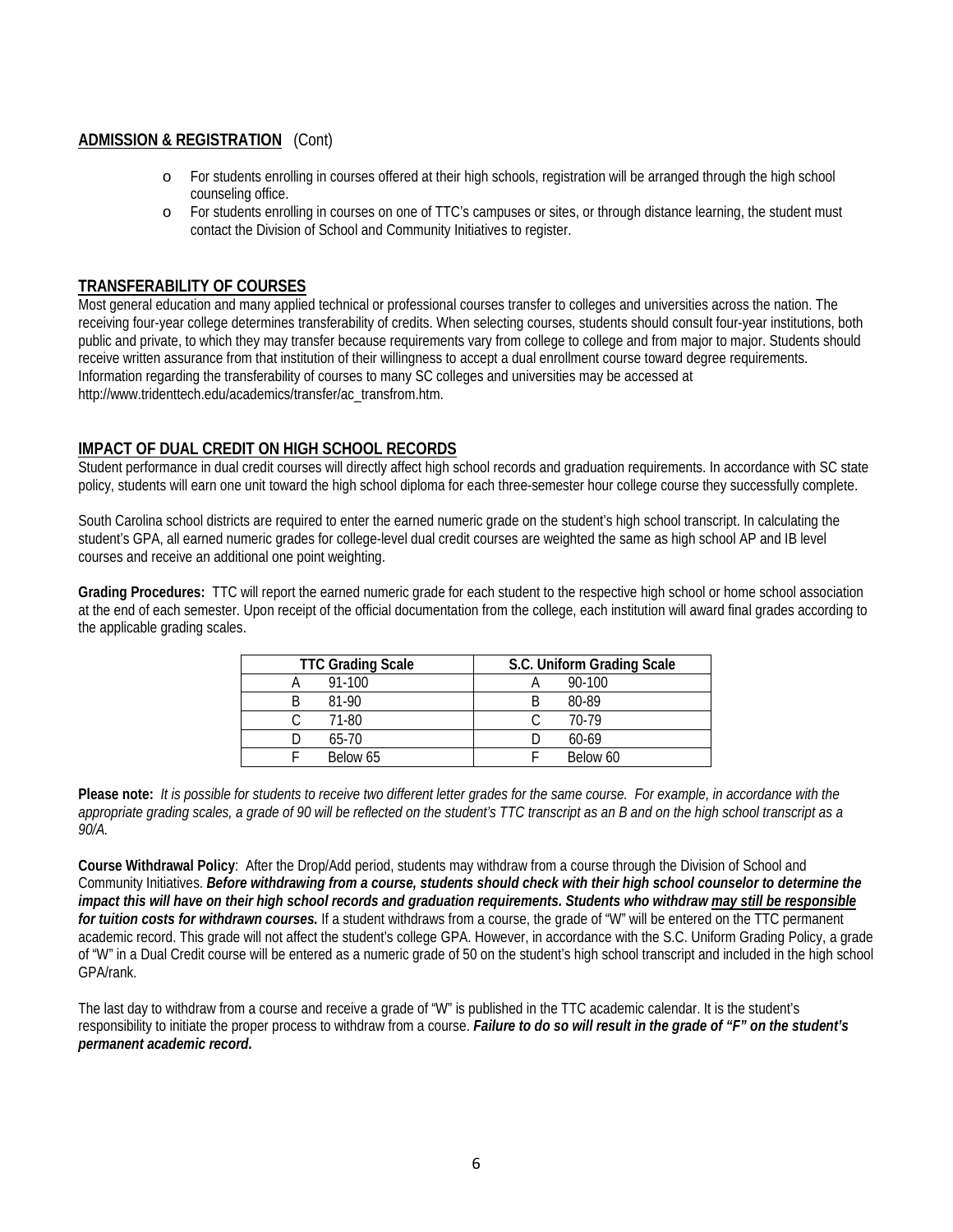#### **SERVICES FOR STUDENTS WITH DISABILITIES**

The provision for students with disabilities is much different at college than it is in high school. A high school IEP or 504 Plan will not be sufficient for accommodations for TTC courses. Students requesting accommodations will be required to provide current documentation of their disability. Evaluation of these documents may take at least five working days. To request accommodations due to a disability (either as a student or when taking a College Placement Test), students will need to contact TTC's Services for Students with Disabilities at 843.574.6131. TTY (Hearing Impaired) call 843.574.6351.

#### **TUITION & FEES**

- **Students taking courses for dual credit are responsible for the cost of the tuition and books unless otherwise directed by the high school or school district.** Tuition and fees can be reviewed online at http://www.tridenttech.edu/pay/cost/index.htm**.**
- **Dual Credit students are not eligible to use traditional financial aid (LIFE scholarship, student loans, grants, etc.).**

**S.C. Lottery Tuition Assistance (LTA)** is available to dual credit students who have lived in SC for at least 12 consecutive months and are actively enrolled in **at least six college credit hours during a semester**. Students do not need to file the Free Application for Federal Student Aid (FAFSA) to apply for S.C. Lottery Assistance for the period they are enrolled in high school. *Students who have graduated or are no longer identified as high school students by their high schools must complete the FAFSA to receive S.C. lottery assistance.* The amount of LTA is set by the state prior to the beginning of each semester. Students are responsible for paying any portion of the tuition not covered by lottery assistance.

**Need-Based Scholarships** may be available for high school students enrolled in at least six credit hours per semester who qualify for freeor reduced-lunch programs and maintain a college GPA of 2.0 or higher. Scholarships are not available for repeated courses. Verification of a student's free- or reduced-lunch status must be provided by the high school counselor or school administrator. Need-based scholarships will include all tuition and fees in excess of Lottery Tuition Assistance and a \$50 credit per course for students who need textbooks. Homeschool students who wish to apply for the need-based scholarships should contact the Division of School and Community Initiatives.

**International students** may not be eligible for tuition assistance and may be charged out-of-state tuition. Please contact the International Admissions Coordinator in the Admissions Office with questions regarding your eligibility status.

#### **BILLING**

After the student has been registered for courses, the initial student bill appears in the student's **my.tridenttech.edu** account under **TTC Express for Credit Students > Financial Information > Student Account Activity and Make a Payment**. Students and their parents are responsible for reviewing the student's account and ensuring payment.

However, SC Lottery Tuition Assistance (LTA) is not awarded to high school students until after the semester begins. Students who are enrolled in at least 6-credit hours and are eligible for LTA are not expected to make payment for the tuition until the award has been posted to the student's account. Students and parents should continue to monitor the my.tridenttech.edu account and ensure payment once the LTA award has been made. Questions or concerns regarding billing should be directed to the Division of School and Community Initiatives at 843.574.6061.

**Please note:** *Students who fail to make payment will not be registered for courses in subsequent terms. Additionally, TTC will withhold transcripts until all payments have been made.*

#### **COMMUNICATION TOOLS**

One of the most important communication tools for TTC students is the online resource, **my.tridenttech.edu Student Portal**. TTC Express, student email, and D2L are all accessed through this portal. Upon admission to the college, new students will receive a letter from the Admissions Office acknowledging their admission to the college and providing them with their student ID number, username, and password necessary to access these communication services. If for some reason you do not receive this information or need log-in assistance, please contact the **my.tridenttech.edu Helpdesk** at 843-574-6999 to obtain your student information. The following provides a brief overview of each of these tools; however, students are encouraged to take advantage of the tutorials in each program to learn more about these important resources.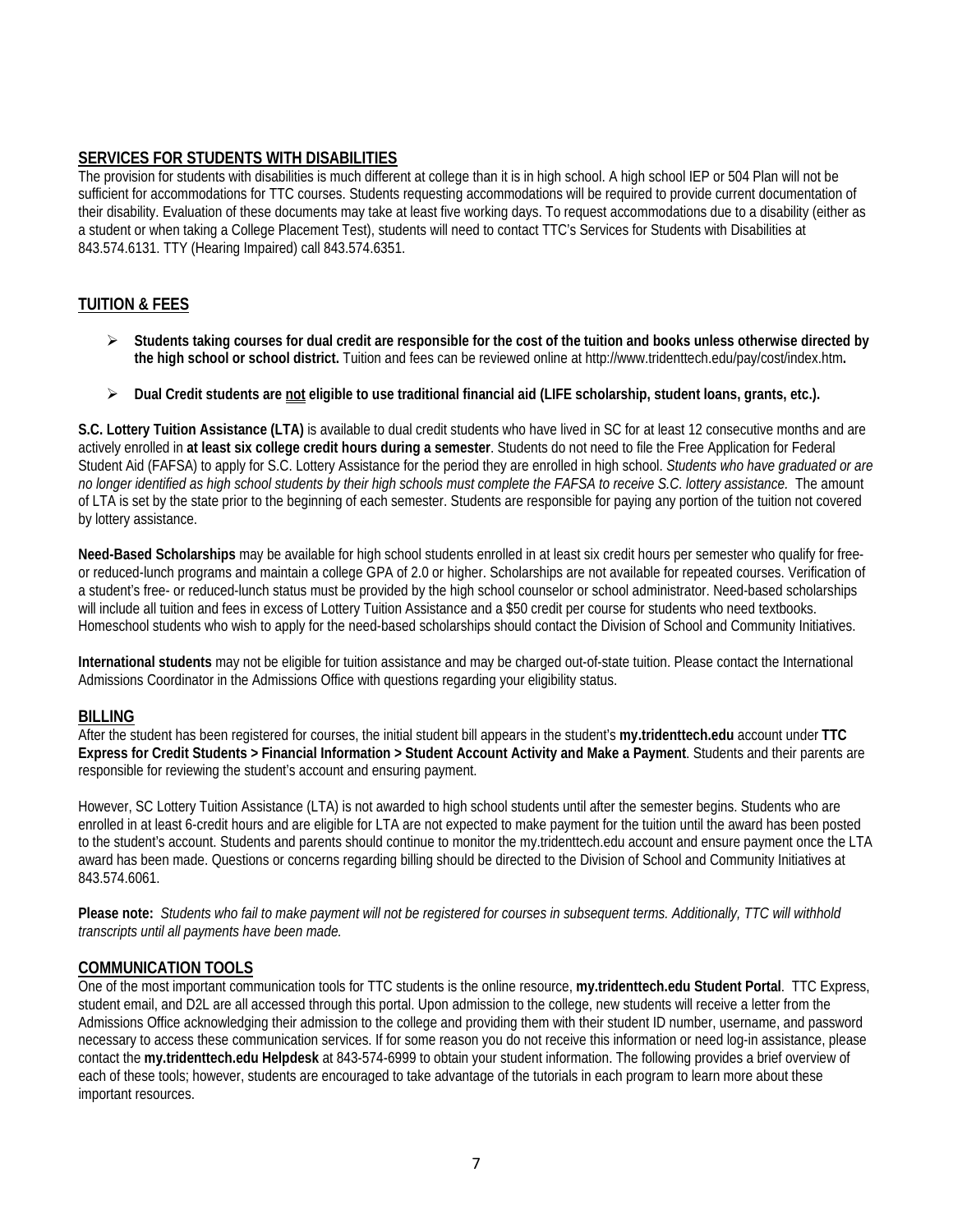#### **COMMUNICATION TOOLS** (Cont.)

**[My.Tridenttech.](http://www.tridenttech.edu/5657.htm)edu** (Student Portal) – The student web portal, **my.tridenttech.edu**, provides non-instructional student email, club sites, announcements, message boards, calendars, and Google Docs. All instructional communications, content, assignments, and grades will be in TTC's Desire2Learn (D2L) learning management system.

Many college departments communicate with TTC students through this system. Features include:

- Sending and receiving email communications
- Using a personal electronic calendar
- Viewing the TTC Calendar for important dates and events, student activities, workshops, etc.
- Reading college announcements such as emergency closings, deadline changes, speakers and student activities
- Communicating official requests to TTC. Home email accounts may not be used for this service.

**TTC Express** – Student records and registration software. Links from TTC Express are found on the left side of the student's portal homepage.

- **My Profile** Displays student ID number, name of advisor (if you have been through orientation), advisor's phone number, direct email link to advisor
- **Grades and Transcript** Students can see their grades each semester and view their complete transcript including courses transferred into TTC. Students will also see courses they exempted based on their test scores. The exempt courses will not be listed on your official college transcript.
- **Registration** Dual Credit students will NOT be able to register, drop or withdraw themselves for/from courses using this feature. A hold is placed on the student's account to block all registration access, as high school approval must be verified by the Office of High School Programs. *All Dual Credit students should contact the Division of School and Community Initiatives in order to register for courses offered on one of our campuses or online.*
- **Student Account Activity and Make a Payment** (found under Financial Information tab) This screen allows students to view the current balance due for their account, and check to see if any tuition assistance (i.e.; Lottery Tuition Assistance) has been applied to the balance. If there is a positive amount in the "Balance Due" field, that amount is due to the college. Please see the section on 'Billing" in this handbook for billing instructions specific to Dual Credit students. *Remember, TTC does not mail tuition bills to students*. Students can also pay tuition and fees using a debit or credit card through this same screen.

#### **Desire 2 Learn** – (D2L) Distance Learning

 TTC's Desire2Learn (D2L) learning management system provides all instructional communications, content, assignments, and grades.

**Students may use computers on campus or college sites to access their my.tridenttech.edu account.** A list of computer labs can be found in **my.tridenttech.edu** under **Campus Life > Computer Labs**.

#### **TEXTBOOKS & COURSE MATERIALS**

Students are responsible for purchasing all required books and course materials unless otherwise directed by their high school or school district. Books for all courses are available for sale in our campus bookstores. Bookstores at all campuses offer **extended hours** at the beginning of each semester. The Bookstore has a published **policy regarding the sale and return of textbooks.** Students may pick up a copy of this policy at the Bookstore.

At the end of each semester, the Bookstore conducts a **book buy back** at Main, Berkeley, and Palmer campuses. Generally, the book-buyback is in the last few days of the semester. Check the TTC Bookstore web site at **bookstore.tridenttech.edu** and campus bulletin boards, and read the College's publications for exact dates.

#### **STUDENT IDENTIFICATION CARDS**

The TTC student identification card allows students the opportunity to use the library facilities, not just at TTC, but at other area colleges as well, including Charleston Southern University, The Citadel, the College of Charleston and the Medical University of South Carolina. Students may also use their TTC ID card to qualify for student discounts at many area businesses.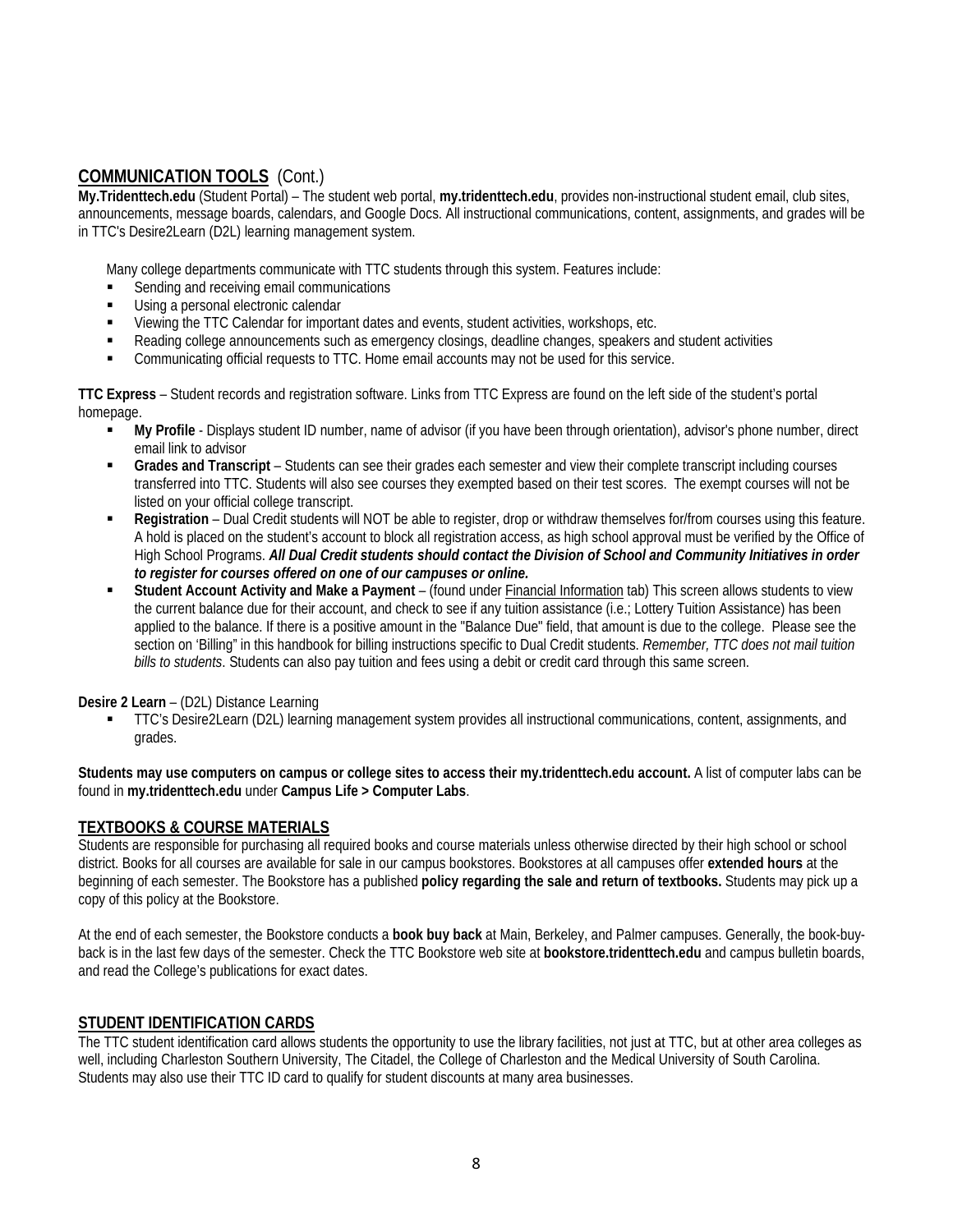#### **STUDENT IDENTIFICATION CARDS** (Cont.)

Student ID cards are available in the Student Activities Office on Main Campus, in the Admissions Office on Palmer Campus and in the Library (LRC) on Berkeley campus. Students will need a copy of their current TTC Schedule as well as a photo ID to have a Student ID made. Students can obtain student ID cards during the registration process or during the routine operating hours of the Student Activities office, Monday through Thursday. There is a \$5 fee to replace an ID card. Students should revalidate their ID cards each semester. Proof of registration and a picture ID are **required** to receive a validation sticker.

#### **COUNSELING AND CAREER DEVELOPMENT**

Counseling and Career Development Services are available for TTC students on all campuses. Professional counselors can be located on Main Campus in Building 410, Room 210, on Berkeley Campus in Room 111, and on Palmer Campus in Room 226.

**Academic Counseling Services** include counseling to prevent academic probation or suspension and/or counseling following academic probation or suspension. The Counseling Services Office can also help you develop college survival skills in areas such as note taking, test taking, classroom do's and don't's, reading college texts, study scheduling and planning, and more. These free services are available to currently enrolled students and prospective students.

#### **ORIENTATION**

New student orientation is an important part of getting started at TTC. All students receive a customized orientation outlining the various services available to them at TTC. Orientation Centers are open on all four campuses Monday through Friday. No appointment is necessary. Students are free to visit Orientation whenever on campus. Orientation is optional for Dual Credit students, but students are encouraged to attend to familiarize themselves with the college and its policies and procedures.

Orientation Services also provides an online orientation process for students who are unable to attend the on-campus orientation. Check the Orientation page at http://www.tridenttech.edu/start/apply/ad\_orientation.htm for information about the on-line orientation process.

#### **ACADEMIC ASSISTANCE**

**TTC offers free academic assistance for students, and dual credit students have access to these services whenever needed!** We offer assistance through tutoring, workshops and various instructional materials. Tutoring options include face-to-face scheduled appointments, small group tutoring, drop-in tutoring, and online tutoring**.** Tutoring is available at the Main Campus as well as other campuses. Tutor schedules for each campus change by term. Please contact Tutoring Services at 843-574-6409 for information about tutoring schedules and workshops. Information can also be found in the my.tridenttech.edu portal under Menu > Resources > Tutoring.

**The Writing Center** offers tutoring by appointment, drop-in tutoring times, and online tutoring for writing assignments for any TTC course. Tutors help students identify their strengths and weaknesses with writing and guide students toward improving their skills. Tutors do not write, edit or proofread student papers, but do assist with student development of writing strategies, organization, critical reading and thinking skills in writing, MLA and APA formatting, and more. The Writing Center is located at the Main Campus in Building 510, Rm. 123, at the Palmer Campus Student Success Center in Rm. 226, and at the Berkeley Campus Library.

**The Student Resource Center** helps students navigate academic processes and procedures related to registration, advising, classroom issues and transfer. The Student Resource Center assists with academic advising for Arts and Science transfer programs, college placement test practice tools, training and assistance with online academic software, assistance with access to and use of my.tridenttech.edu portal, D2L, student email, transfer resources and more. The SRC is located on the Main Campus in Building 510, Rm. 137. Students may visit the SRC during office hours Monday-Thursday, 8:00am-5:00pm and Friday 8:00am-4:30pm.

#### **LEARNING RESOURCES**

Libraries provide a full range of print and electronic resources for instructional purposes. Students may access TTC, The Citadel, College of Charleston, Charleston Southern University, Medical University of South Carolina and the Charleston County Library catalogs both on campus or remotely using the library Web site. DISCUS & PASCAL funded databases and other online bibliographic and periodical databases are available on all TTC campuses and remotely through the library Web site.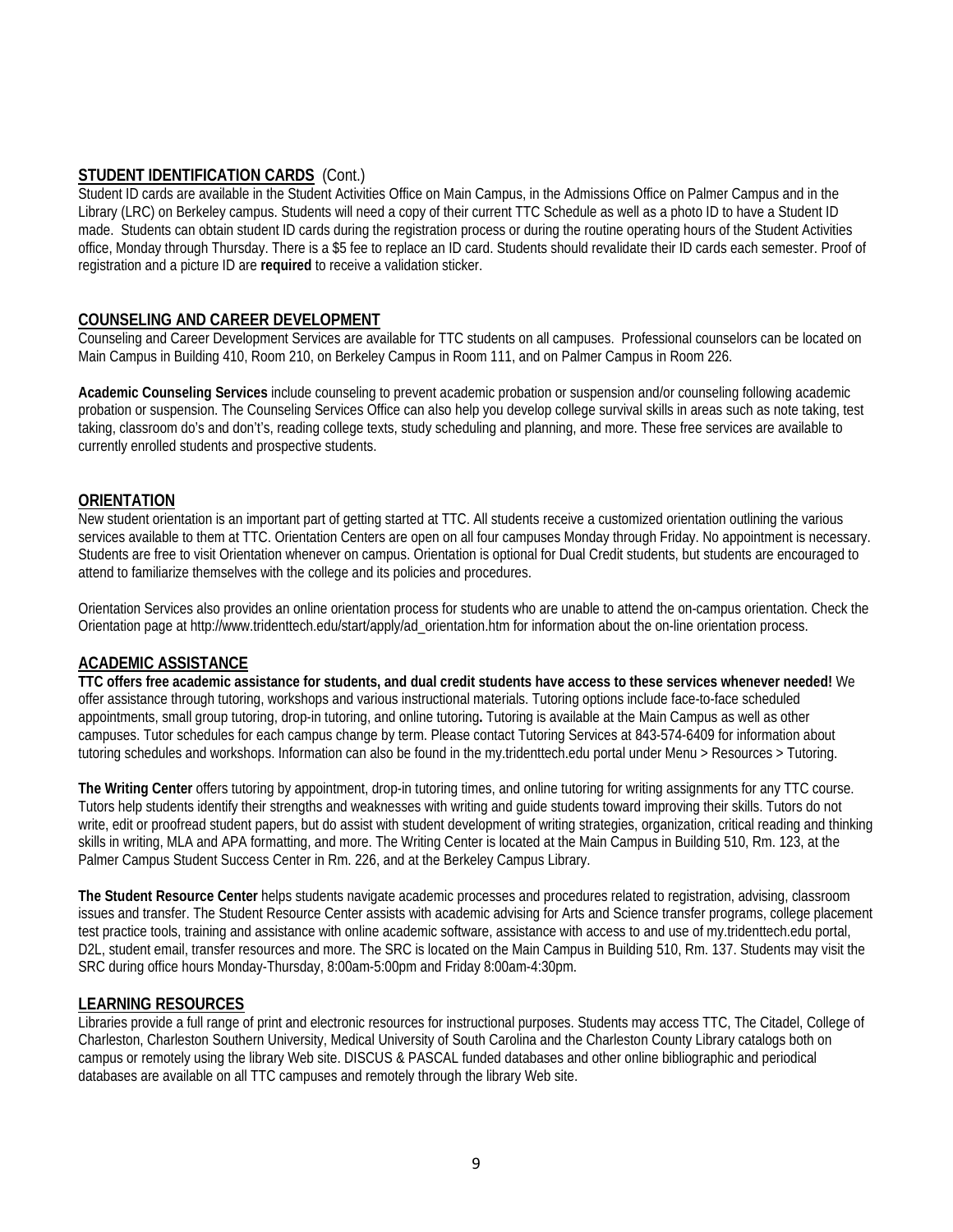#### **LEARNING RESOURCES** (Cont.)

Students may check out books from the library for two weeks and may renew them once for the same length of time if the books are not on hold. Students are required to show their valid TTC ID card each time they check out library materials.

Students must have a valid ID card (scanned once in the library initially) in order to access the subscription databases from off campus. A valid TTC student ID card also entitles you to check out library materials at The Citadel, College of Charleston, Charleston Southern University, Medical University of South Carolina and the Charleston County Library.

#### **PUBLIC SAFETY**

TTC employs state constables who are trained and certified police officers for the state of South Carolina. The Public Safety officers enforce all federal, state and local laws as well as the policies and procedures of the college, as indicated in the TTC Student Handbook. To review all services that Public Safety provides, please refer to the TTC Student Handbook online: http://www.tridenttech.edu/student/life/index.htm. If you need to reach the Public Safety department for a non-emergency event or situation, please call 843-574-6053. **If you have an emergency on campus**, please dial 843-574-6911.

#### **AFTER HIGH SCHOOL GRADUATION**

Dual Credit students who graduate from high school will have their Dual Credit program status closed at TTC. Students are responsible for ensuring that their educational opportunities continue by taking action as follows:

#### **Students continuing their education at TTC must:**

- Complete a Student Information Update form with the Registrar's Office at any TTC campus to change your major. **If you do not plan to receive a degree at TTC, you will still need to select "nondegree" as your major.**
- Submit to the Registrar's Office:
	- o Proof of high school graduation (copy of high school diploma or official high school transcript).
	- Proof of citizenship Present SC state-issued ID, or contact the Registrar's Office at 843-574-6129 if you do not have a state ID.
	- o Qualifying test scores Check with the Registrar's Office to ensure that all required test scores have been submitted. Students must submit qualifying scores on the SAT (530 Evidence-Based Reading/Writing, 600 Math), ACT (19 English, 22 math), **OR** take the TTC ACCUPLACER placement test.
- Attend Orientation or complete online orientation through your **my.tridenttech.edu Portal** account to receive an assigned academic advisor. No appointment is necessary – for orientation times, visit www.tridenttech.edu > Get Started > How to Apply > Orientation or call 843-574-6436.
- Make an appointment to see the assigned program advisor for advising and registration.
- Apply for federal aid, including grants and SC Lottery Tuition Assistance, by completing the Free Application for Federal Student Aid (FAFSA). For information about additional scholarships at TTC and how to apply, please visit: http://www.tridenttech.edu/pay/available/fa\_scholarships.htm.
- Remember to check your **my.tridenttech.edu** account at least twice a week for updates on your status.

**Students who plan to attend another college or university must** submit an official transcript request online through your **my.tridenttech.edu Portal** account (TTC Express for Credit Students > Academic Profile > Online Transcripts/Enrollment Verification), online throug[h www.tridenttech.edu](http://www.tridenttech.edu/) under "Order Transcripts," or an Official Transcript Request form and applicable fees to the Registrar's Office in order to have TTC transcripts sent to the receiving college or university. For information regarding official transcripts, students should contact the Registrar's Office at 843-574-6129.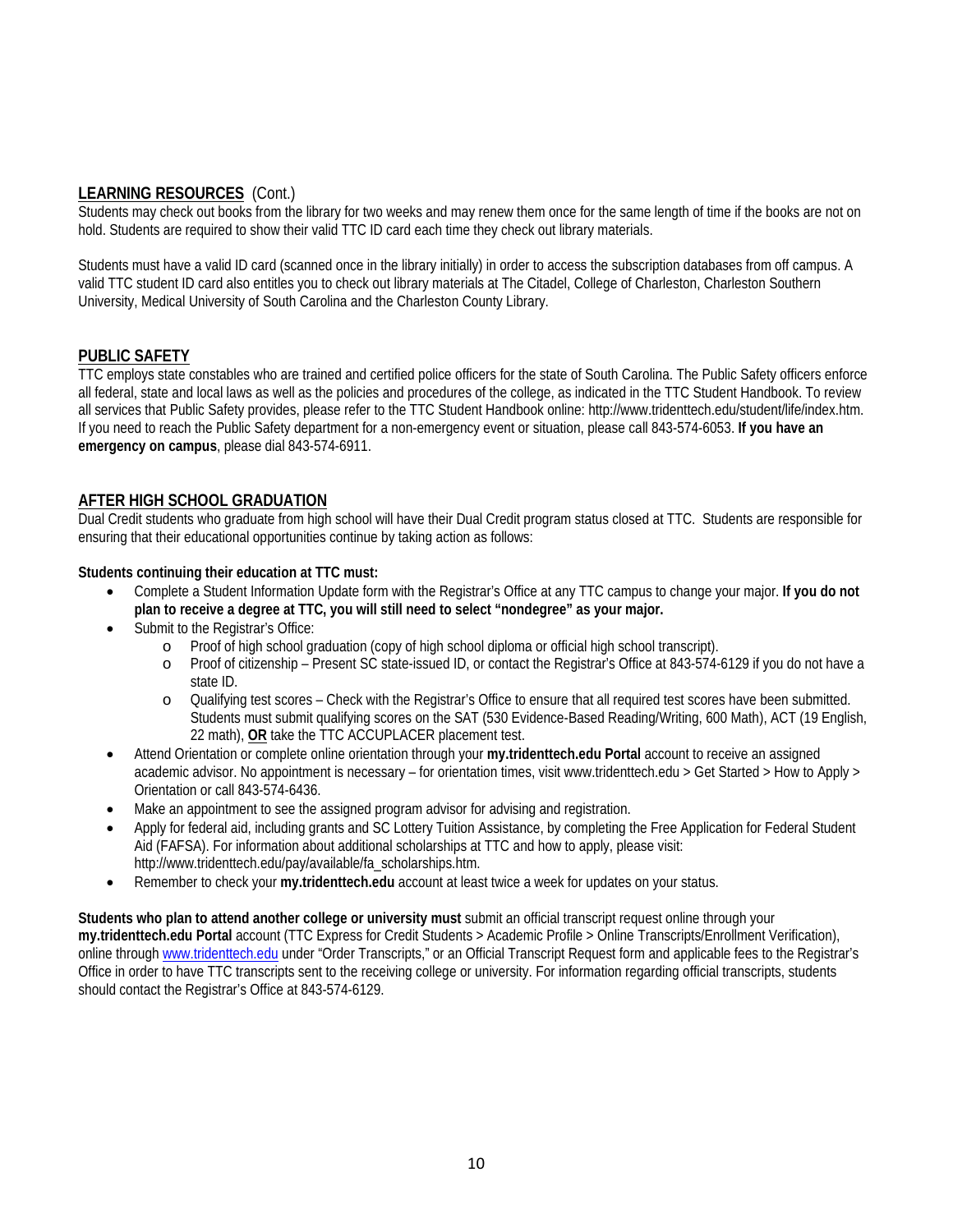*Section 4 – TTC Contact Information*

## **TTC Division of School and Community Initiatives**

**Tanisha Hook, Dual Enrollment Coordinator** Phone: 843.574.6061 Fax: 843.574.6489 Email: [tanisha.hook@tridenttech.edu](mailto:tanisha.hook@tridenttech.edu)

**Ellen Kaufman, Youth Apprenticeship Coordinator** Phone: 843-574-6990 Fax: 843-574-6489 Email[: ellen.kaufman@tridenttech.edu](mailto:ellen.kaufman@tridenttech.edu)

**Amelia Spitzer, Finance and Scholarship Coordinator** Phone: 843-574-6978<br>Fax: 843-574-6489 Fax: 843-574-6489 Email: [amelia.spitzer@tridenttech.edu](mailto:amelia.spitzer@tridenttech.edu)

**Edward Macy, English Instructor/Dual Enrollment Liaison for Wando HS** Phone: 843-856-5800, 843-574-6813 Fax: 843-574-6489 Email: [edward.macy@tridenttech.edu](mailto:edward.macy@tridenttech.edu)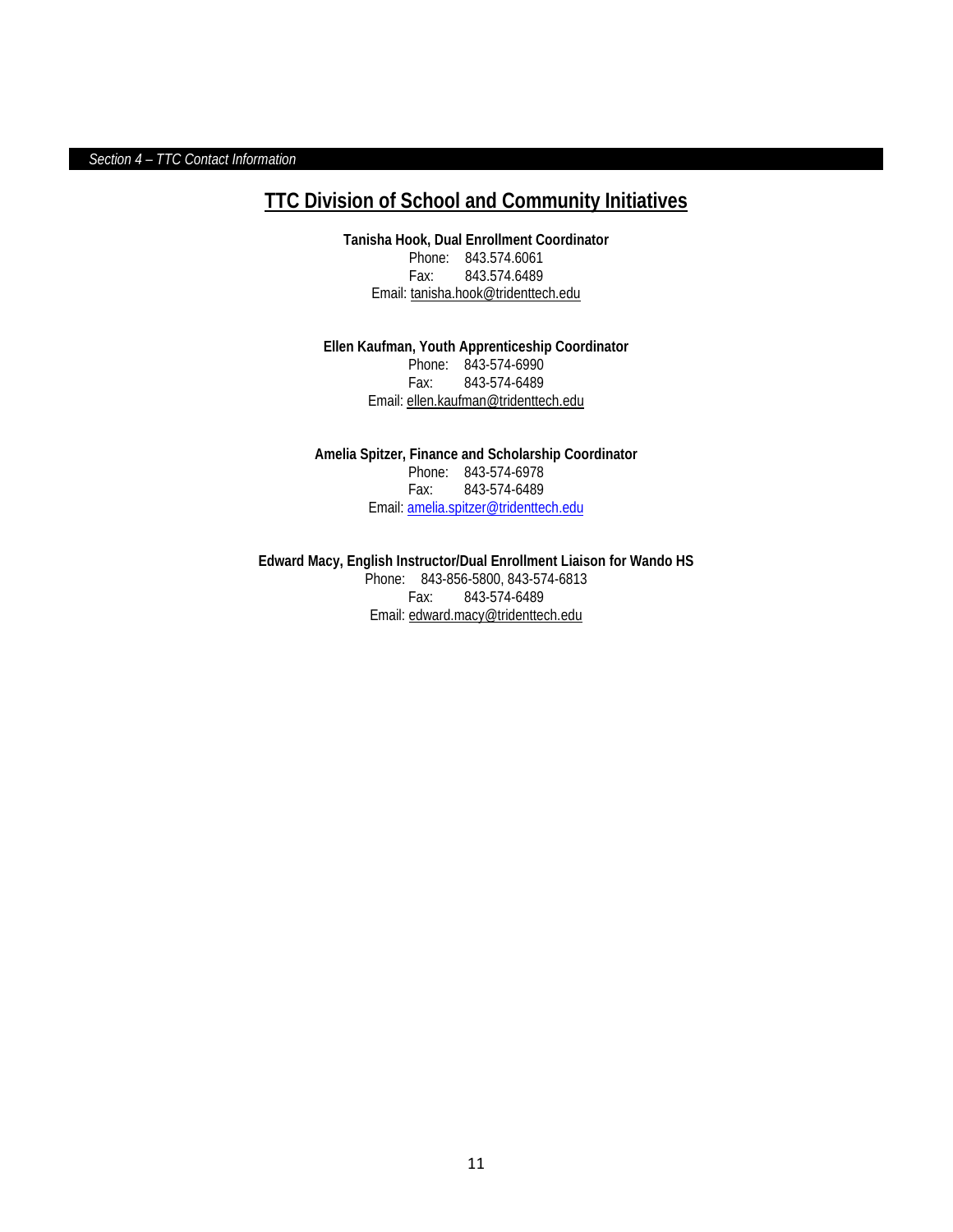# Dual Credit Process Checklist

### **Below is a helpful list of procedures that must be completed for admission into the Dual Credit Program through Trident Technical College:**

#### **Admissions**

- $\Box$  Discuss the Dual Credit opportunity with your parent/guardian and high school counselor or home school accountability group.
- $\Box$  Schedule an appointment for ACCUPLACER<sup>®</sup> (entrance exam) testing with Testing Services at TTC or your high school. (Qualifying SAT or ACT scores can be used in place of ACCUPLACER®.)
- $\Box$  Obtain a Dual Credit Application print the application from home by going to the following link: *http://www.tridenttech.edu/start/highschool/ad\_dualcredit.htm*, pick one up in the School and Community Initiatives office (Bldg. 700 / Rm. 101), or retrieve one from your high school counseling office.
- $\Box$  Review the application insert making sure you understand all policies and procedures that are involved with the Dual Credit program, **including all financial obligations** for Dual Credit courses.
- Fill out the application in its entirety. Be sure to use **only the student's** information for all areas on the application. *\*The student's Social Security number is required for admission to TTC.\**
- $\Box$  Meet with your high school counselor or home school accountability group to have the application approved.
- □ Return the application to Trident Technical College's Division of School and Community Initiatives via fax (843.574.6489), scan/email (Tanisha.Hook@tridenttech.edu), or in person (Bldg. 700 / Rm. 101).

The above checklist completes the admission process, which must be done before registering for classes.

#### **Course Registration**

Registration for students taking courses **on the high school campus** will be handled by the student's high school.

Registration for students taking **courses online or on a TTC campus or site** should be handled by the student and/or parent. After submitting your application to the Division of School and Community Initiatives, please wait at least 48 business hours for it to be processed. Then contact Tanisha Hook, Dual Enrollment Coordinator, (Bldg. 700 / Rm. 101), via phone (843.574.6061), or via email (Tanisha.Hook@tridenttech.edu) to register for courses.

For TTC systems login assistance information, course schedule information, or book information please see the application insert or appropriate sections of the Dual Credit Student Handbook.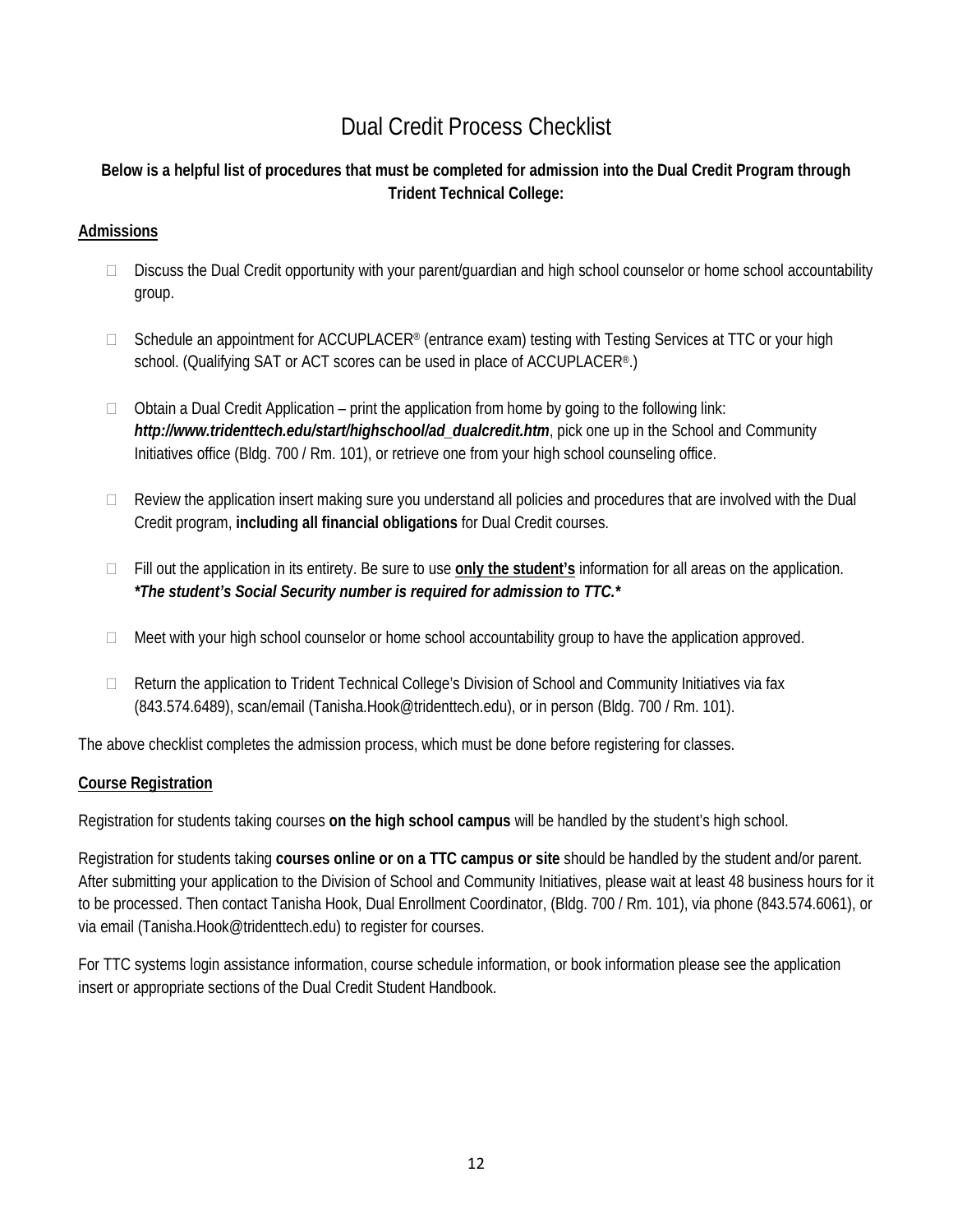| <b>Notes</b> |   |
|--------------|---|
|              |   |
|              |   |
|              |   |
|              |   |
|              |   |
|              |   |
|              |   |
|              |   |
|              |   |
|              |   |
|              |   |
|              |   |
|              |   |
|              |   |
|              |   |
|              |   |
|              |   |
|              |   |
|              |   |
|              |   |
|              |   |
|              |   |
|              |   |
|              |   |
|              |   |
|              |   |
|              |   |
|              |   |
|              |   |
|              | ۰ |
|              | ۰ |
|              | - |
|              |   |
|              | - |
|              | - |
|              |   |
|              |   |
|              |   |